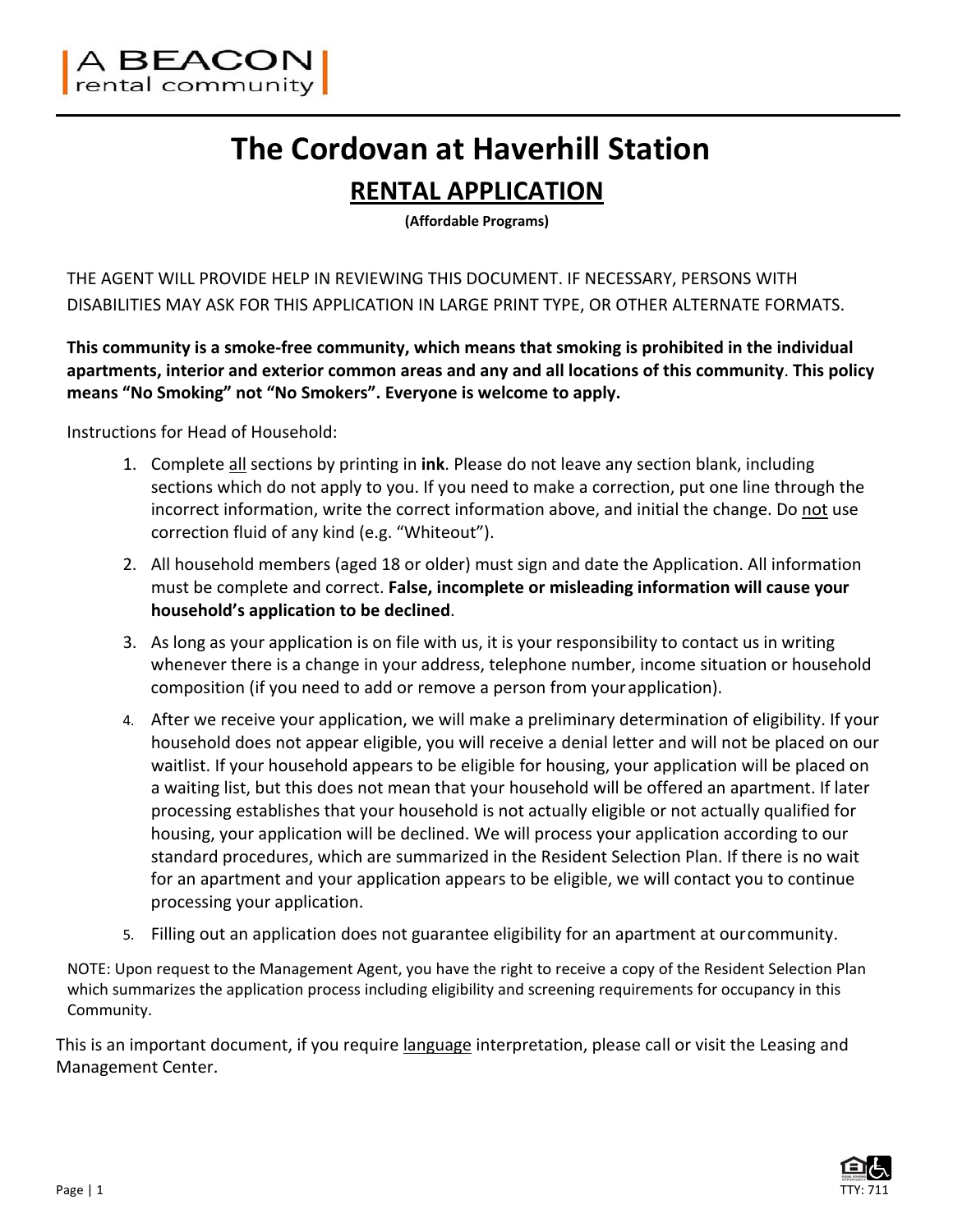# A BEACON<br>rental community

Este es un documento importante. Si necesita interpretación, por favor llame al número de teléfono que aparece abajo o visite nuestras oficinas.

這是一份非常重要的文件。如果您需要翻譯服務,請撥下面的電話或前往我們的辦公 室。

Este é um documento importante. Caso precise de interpretação, por favor chame o número de telefone abaixo, ou compareça aos nossos escritórios.

Это важный документ. Если Вам требуется перевод, пожалуйста, позвоните нам (телефонный номер ниже). Или придите в наш офис.

Đây là một tài liệu quan trọng. Nếu quý vị cần phiên dịch, vui lòng hãy gọi cho số điện thoại bên dưới hoặc đến các văn phòng của chúng tôi.

#### **េនះគឺជាឯកសារសំខាន់មួយ។ កន ុងករណីយេលាកអនក ចាំបាច់រតវចង ូ ់បានការបកែរប** សូមទូរស័ព្ទលេខខាងក្រោមនេះមកកាន់ ឬអញ្ជើញទាក់ទងដោយផ្ទាល់នៅការិយាល័យយើងខ្ញុំ។

Sa a se yon dokiman enpòtan. Si ou bezwen entèpretasyon, tanpri rele nimewo telefòn ki anba la a oswa vini nan biwo nou.

Tani waa dokumenti muhiim ah. Haddii aad rabto tarjumad, fadlan wac lambarka hoos ku qoran ama imow xafiisyadayad.

ھذه وثيقة مھمة. إذا كنت بحاجة إلى ترجمة فورية، يرجى االتصال على رقم الھاتف المذكور أدناه، أو تفضل بزيارتنا في مكاتبنا.

اين يک سند بسيار مھم است. اگر به ترجمه آن نياز داريد، لطفا با شماره تلفن زير تماس بگيريد يا به دفتر ما مراجعه کنيد.

Telephone Number: (978) 374‐3744 or TTY 711

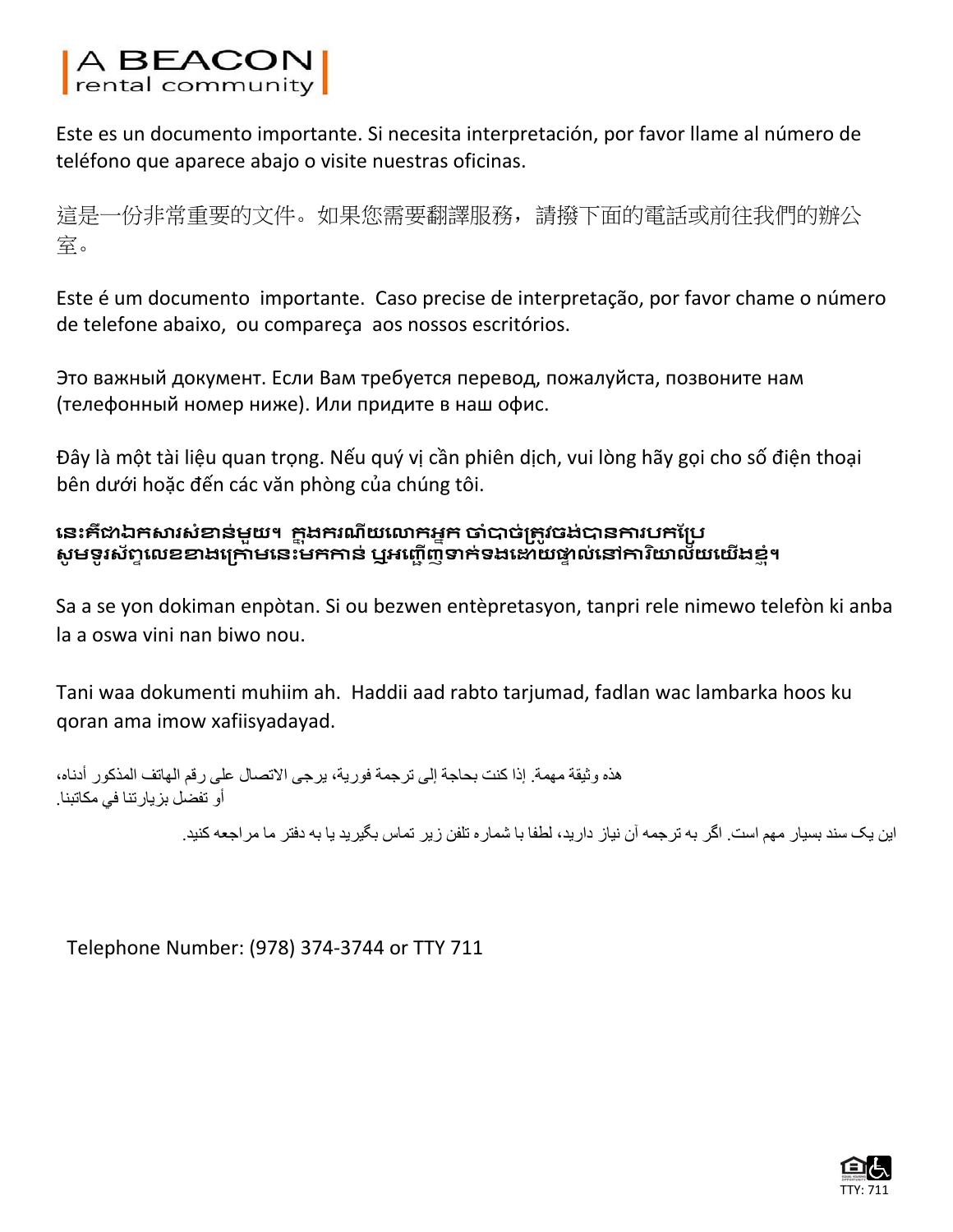

Date/Time Stamp:

## **Rental Application for The Cordovan at Haverhill Station**

45 Locust Street – Haverhill, MA 01830

TEL: (978) 374‐3744 TTY: 711

EMAIL: cordovan@beaconcommunitiesllc.com

**This form must be filled out in English. Please print neatly in ink. All fields are required. Read the instructions on the cover page before completing each item.**

#### **1. Name and address of head of household (HOH)**

| Last Name                                                                                                                                                                                   |               | First Name                          |               |           | Middle Initial             |
|---------------------------------------------------------------------------------------------------------------------------------------------------------------------------------------------|---------------|-------------------------------------|---------------|-----------|----------------------------|
| <b>Mailing Address</b>                                                                                                                                                                      |               | <b>Apartment Number</b>             |               |           |                            |
| City                                                                                                                                                                                        |               | State                               |               |           | Zip Code                   |
|                                                                                                                                                                                             |               | $\Box$ Home $\Box$ Cell $\Box$ Work |               |           |                            |
| Area Code / Telephone Number                                                                                                                                                                |               |                                     |               |           |                            |
| <b>Email Address</b>                                                                                                                                                                        |               |                                     |               |           |                            |
| 2. Bedroom size requested?                                                                                                                                                                  | $\Box$ Studio | $\Box$ 1-BR                         | $\Box$ 2-BR   |           | $\Box$ Handicap Accessible |
| 5a. Have you or any household member been convicted of, pled guilty or no contest to a<br>Felony, Drug-related criminal offense or Sexual offense?                                          |               |                                     | $\square$ Yes | $\Box$ No |                            |
| 5b. Are you or any household member required to register as a Sex Offender for any duration?                                                                                                |               |                                     | $\square$ Yes | $\Box$ No |                            |
| If "Yes", for which States:                                                                                                                                                                 |               |                                     |               |           |                            |
| 6. Does the household currently have a section 8 (mobile) voucher (e.g. Housing Choice<br>Voucher, MRVP, HUD-VASH, etc.)?                                                                   |               |                                     | $\Box$ Yes    | $\Box$ No |                            |
| If Yes, list Agency:                                                                                                                                                                        |               |                                     |               |           |                            |
| 7. Do you or does any member of your household need any specific features or unit designs, such as<br>wheelchair accessibility, visual aids (Braille), or apparatus for hearing assistance? |               |                                     |               |           | $\Box$ Yes $\Box$ No       |
| If Yes, please describe                                                                                                                                                                     |               |                                     |               |           |                            |

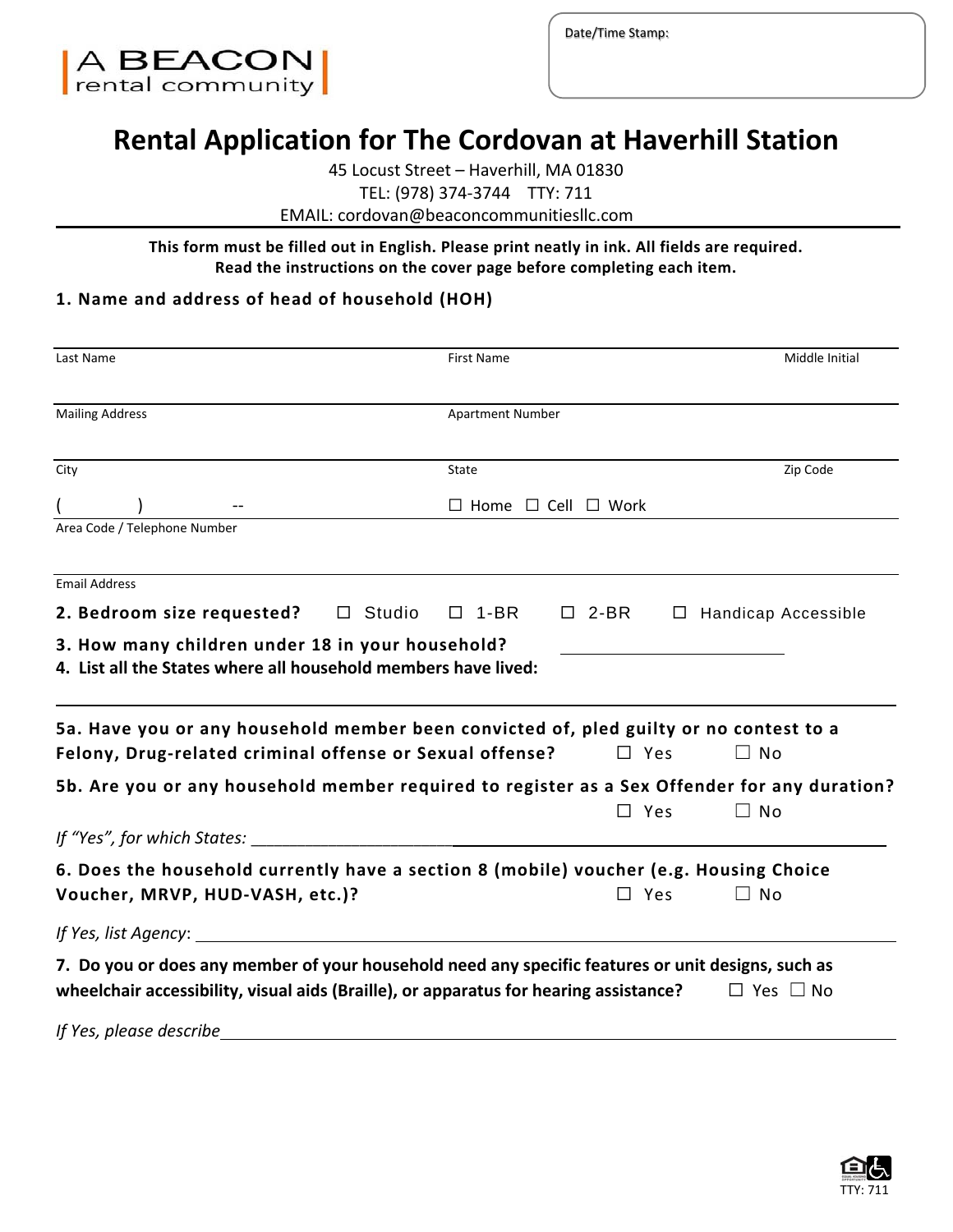# A BEACON

|                | 8. List yourself and all others who will live with you. Include all unborn children and live-in aides. |                  |                   |                               |                                  |                                                     |                                                  |
|----------------|--------------------------------------------------------------------------------------------------------|------------------|-------------------|-------------------------------|----------------------------------|-----------------------------------------------------|--------------------------------------------------|
| #              | Relation                                                                                               | <b>Last Name</b> | <b>First Name</b> | <b>Social Security Number</b> | <b>Birthdate</b><br>(mm/dd/yyyy) | <b>Student</b><br><b>Status</b><br>(Y/N)<br>(FT/PT) | <b>U.S.</b><br>Veteran<br><b>Status</b><br>(Y/N) |
|                |                                                                                                        |                  |                   |                               |                                  |                                                     |                                                  |
| $\overline{2}$ |                                                                                                        |                  |                   |                               |                                  |                                                     |                                                  |
| 3              |                                                                                                        |                  |                   |                               |                                  |                                                     |                                                  |
| 4              |                                                                                                        |                  |                   |                               |                                  |                                                     |                                                  |
| 5              |                                                                                                        |                  |                   |                               |                                  |                                                     |                                                  |
| 6              |                                                                                                        |                  |                   |                               |                                  |                                                     |                                                  |
| $\overline{7}$ |                                                                                                        |                  |                   |                               |                                  |                                                     |                                                  |
| 8              |                                                                                                        |                  |                   |                               |                                  |                                                     |                                                  |

Do you anticipate a change in your household composition in the next 12 months?  $\Box\ \,$  Yes  $\Box\,$  No If "Yes," please explain:

If you *do not* have <sup>a</sup> Social Security number, please explain:

 $\blacksquare$ 

|                          | 9. Optional Information: Gender, Ethnicity, Race and Disability Status of Household Members |                                   |                                                                             |                 |  |  |
|--------------------------|---------------------------------------------------------------------------------------------|-----------------------------------|-----------------------------------------------------------------------------|-----------------|--|--|
|                          |                                                                                             |                                   | Race                                                                        |                 |  |  |
|                          | Gender                                                                                      | <b>Ethnicity</b>                  | (White, Black or African American, Asian, American Indian or Alaska Native, | <b>Disabled</b> |  |  |
| #                        | (Male, Female, Decline)                                                                     | (Hispanic, Non-Hispanic, Decline) | Native Hawaiian or Other Pacific Islander, Other or Decline)                | (Y/N)           |  |  |
|                          |                                                                                             |                                   |                                                                             |                 |  |  |
|                          |                                                                                             |                                   |                                                                             |                 |  |  |
| 3                        |                                                                                             |                                   |                                                                             |                 |  |  |
| 4                        |                                                                                             |                                   |                                                                             |                 |  |  |
| 5                        |                                                                                             |                                   |                                                                             |                 |  |  |
| 6                        |                                                                                             |                                   |                                                                             |                 |  |  |
| $\overline{\phantom{a}}$ |                                                                                             |                                   |                                                                             |                 |  |  |
| 8                        |                                                                                             |                                   |                                                                             |                 |  |  |

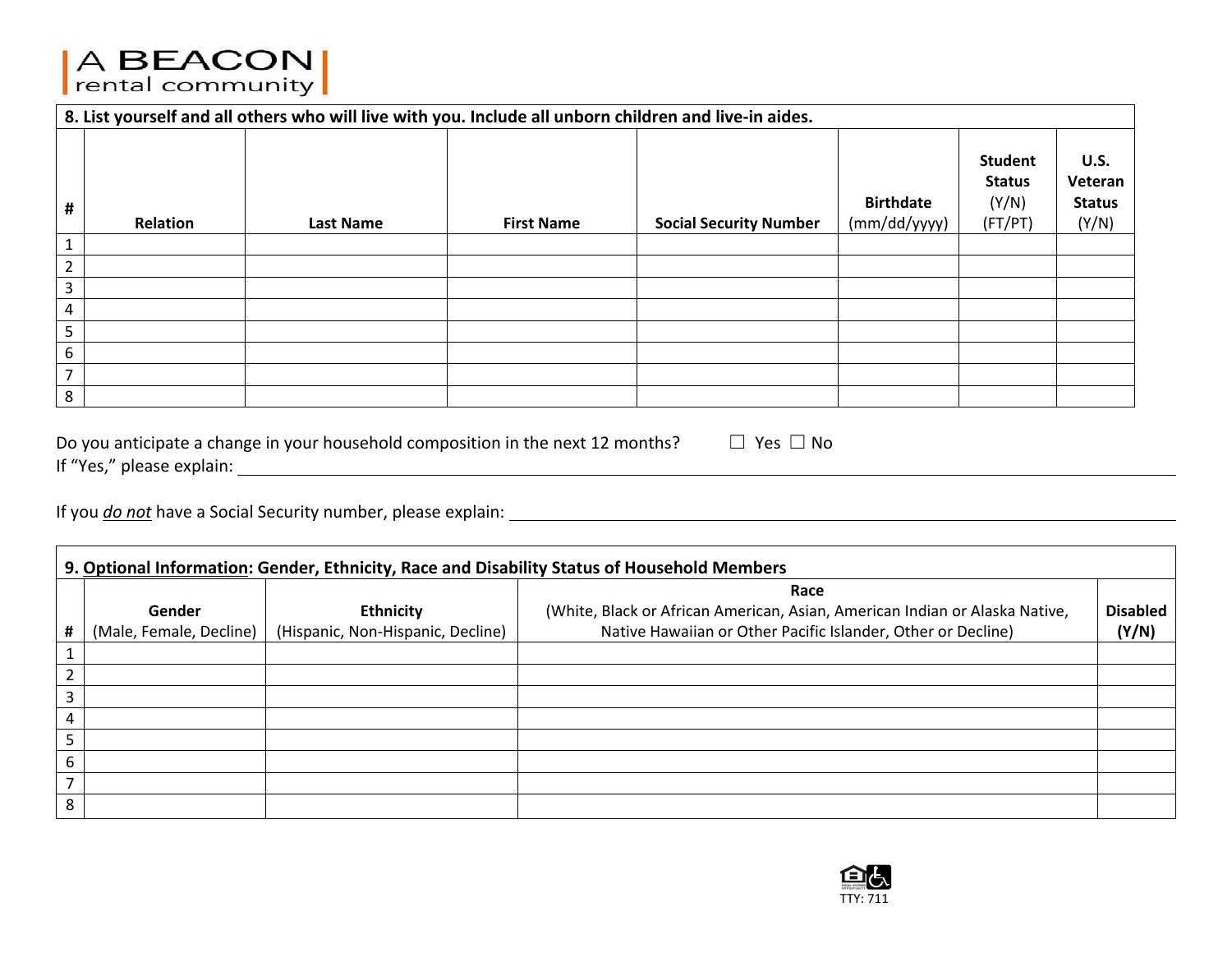| A BEACON<br>rental community                                 |                           |                                                                                                         |                                                                                                                     |  |  |  |
|--------------------------------------------------------------|---------------------------|---------------------------------------------------------------------------------------------------------|---------------------------------------------------------------------------------------------------------------------|--|--|--|
|                                                              |                           |                                                                                                         | 10. Income and assets for all household members. Provide gross (not net) amounts for all questions.                 |  |  |  |
|                                                              | 10a. Total monthly income |                                                                                                         |                                                                                                                     |  |  |  |
|                                                              |                           | Include income from all family members. You may estimate. Put zero (0) if no income.                    |                                                                                                                     |  |  |  |
| 10b. Value of household assets.                              |                           | Assets include bank accounts, investments, and real estate of all household members.                    |                                                                                                                     |  |  |  |
| 10c. Income Source(s): Check all that apply.<br>$\Box$ Wages | $\square$ SSA             | $\Box$ SSI – Federal                                                                                    | $\Box$ SSI – State                                                                                                  |  |  |  |
| $\Box$ Child support                                         |                           | $\Box$ Pension $\Box$ Unemployment $\Box$ Public Assistance                                             |                                                                                                                     |  |  |  |
|                                                              |                           | $\Box$ Interest/annuity income $\Box$ Worker's Compensation $\Box$ Someone pays my bills/gives me money |                                                                                                                     |  |  |  |
|                                                              |                           |                                                                                                         | $\Box$ Household has no income                                                                                      |  |  |  |
|                                                              |                           | 11. Do you anticipate a change in your household income in the next 12 months?                          |                                                                                                                     |  |  |  |
| $\square$ No<br>$\Box$ Yes                                   |                           |                                                                                                         |                                                                                                                     |  |  |  |
|                                                              |                           |                                                                                                         |                                                                                                                     |  |  |  |
| 12. How did you hear about us?                               |                           |                                                                                                         |                                                                                                                     |  |  |  |
|                                                              |                           |                                                                                                         |                                                                                                                     |  |  |  |
|                                                              |                           |                                                                                                         |                                                                                                                     |  |  |  |
|                                                              |                           |                                                                                                         |                                                                                                                     |  |  |  |
|                                                              |                           |                                                                                                         |                                                                                                                     |  |  |  |
|                                                              |                           |                                                                                                         |                                                                                                                     |  |  |  |
| 13. Smoke-Free Community<br>(Initial here) (Initial here)    |                           | I understand that this is a smoke-free community, which means that smoking is prohibited in the         | individual apartments, interior and exterior common areas and any and all locations of this community.              |  |  |  |
| 14. What is your current housing situation?                  |                           | $\Box$ Own<br>$\Box$ Rent                                                                               | $\Box$ Other                                                                                                        |  |  |  |
|                                                              |                           |                                                                                                         |                                                                                                                     |  |  |  |
|                                                              |                           | 15. What is the current monthly rent or mortgage payment? \$                                            |                                                                                                                     |  |  |  |
|                                                              |                           |                                                                                                         |                                                                                                                     |  |  |  |
|                                                              |                           |                                                                                                         | (List Type)<br>17. What is the approximate cost of utilities paid by you? (excluding phone, cable TV & Internet) \$ |  |  |  |

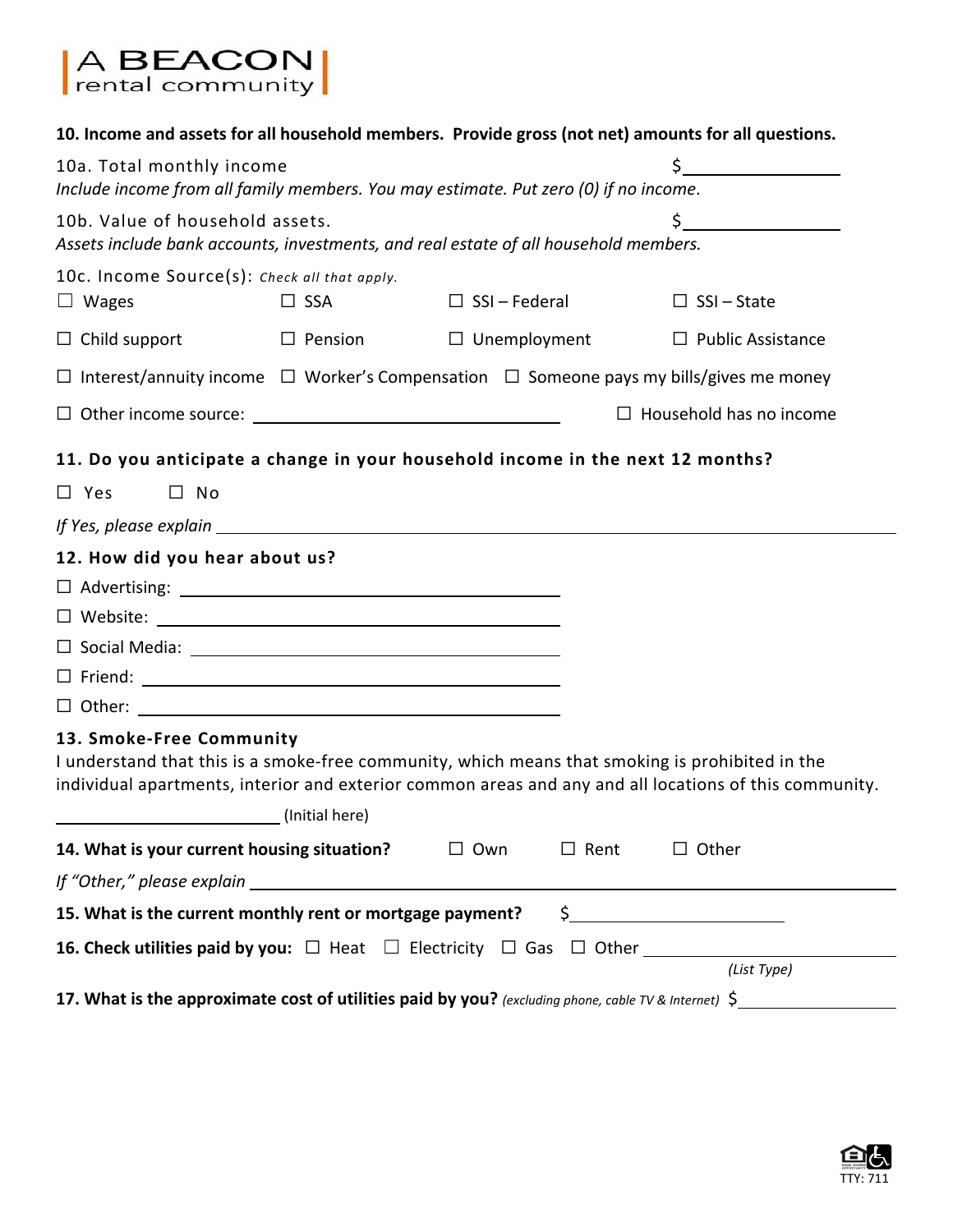### A BEACON rental community

#### **18. LandlordHistory for Past 5 Years**

| <b>10. Langioru mistory for Past 5 rears</b> |           |           |  |  |  |
|----------------------------------------------|-----------|-----------|--|--|--|
|                                              |           |           |  |  |  |
| Current                                      | Prior     | Prior     |  |  |  |
| Landlord:                                    | Landlord: | Landlord: |  |  |  |
| Address:                                     | Address:  | Address:  |  |  |  |
|                                              |           |           |  |  |  |
| Telephone                                    | Telephone | Telephone |  |  |  |
| Number:                                      | Number:   | Number:   |  |  |  |
|                                              |           |           |  |  |  |
| Duration:                                    | Duration: | Duration: |  |  |  |

#### *If you need additional space, please check this box* ☐ *and attach <sup>a</sup> blank sheet of paper.*

**Certification of applicant**: I/We certify that all information in this application is true to the best of my/our knowledge and I/We understand that false statements or information are punishable by law and will lead to cancellation of this application or termination of tenancy after occupancy. All adult applicants, 18 or older, must sign application. In consideration for being permitted to apply for this apartment, I, Applicant, do represent all information in this application to be true and that the owner/manager/employee/agent may rely on this information when investigating and accepting this Rental Application. Applicant hereby authorizes the owner/manager/agent to make independent investigations to determine my credit, financial standing, criminal background, including sex offender registration history, landlord history, and character standing. Applicant authorizes any person or background checking agency having any information on him/her to release any and all information to the owner/manager/employee or their agents or background checking agencies. Applicant hereby releases, remises and forever discharges, from any action whatsoever, in law and equity, and all owners, managers and employees or agents, both of landlord and their credit checking agencies in connection with processing, investigating, or credit checking this application, and will hold harmless from any suit or reprisal whatsoever. Beacon Residential Management Limited Partnership, Agent for this community, does not discriminate on the basis of race, color, religion, sex, national origin, familial status, physical or mental disability, ancestry, marital status, sexual orientation, age (except minors), or lawful source of income in the access or admission to its programs or employment, or in its programs, activities, functions or services.

| Signature of Head of Household | Date | Signature of Spouse or Co-Head | Date |
|--------------------------------|------|--------------------------------|------|
|                                |      |                                |      |
| Signature of Co-Head           | Date | Signature of Co-Head           | Date |

PENALTIES FOR MISUSING THIS CONSENT: Title 18, Section 1001 of the U.S. Code states that a person is guilty of a felony for knowingly and willingly making false or fraudulent statements to any department of the United States Government. HUD and any owner (or any employee of HUD or the owner) may be subject to penalties for unauthorized disclosures of improper use of information collected based on the consent form. Use of the information collected based on this verification form is restricted to the purposes cited above. Any person who knowingly or willingly requests, obtains or discloses any information under false pretenses concerning an applicant or participant may be subject to <sup>a</sup> misdemeanor and fined not more than \$5,000. Any applicant or participant affected by negligent disclosure of information may bring civil action for damages, and seek other relief, as may be appropriate, against for misusing the social security number contained in the Social Security Act at 208 (a) (6), (7) and (8). Violation of these provisions are cited as violations of 42 U.S.C. 408 (a) (6), (7) and (8).

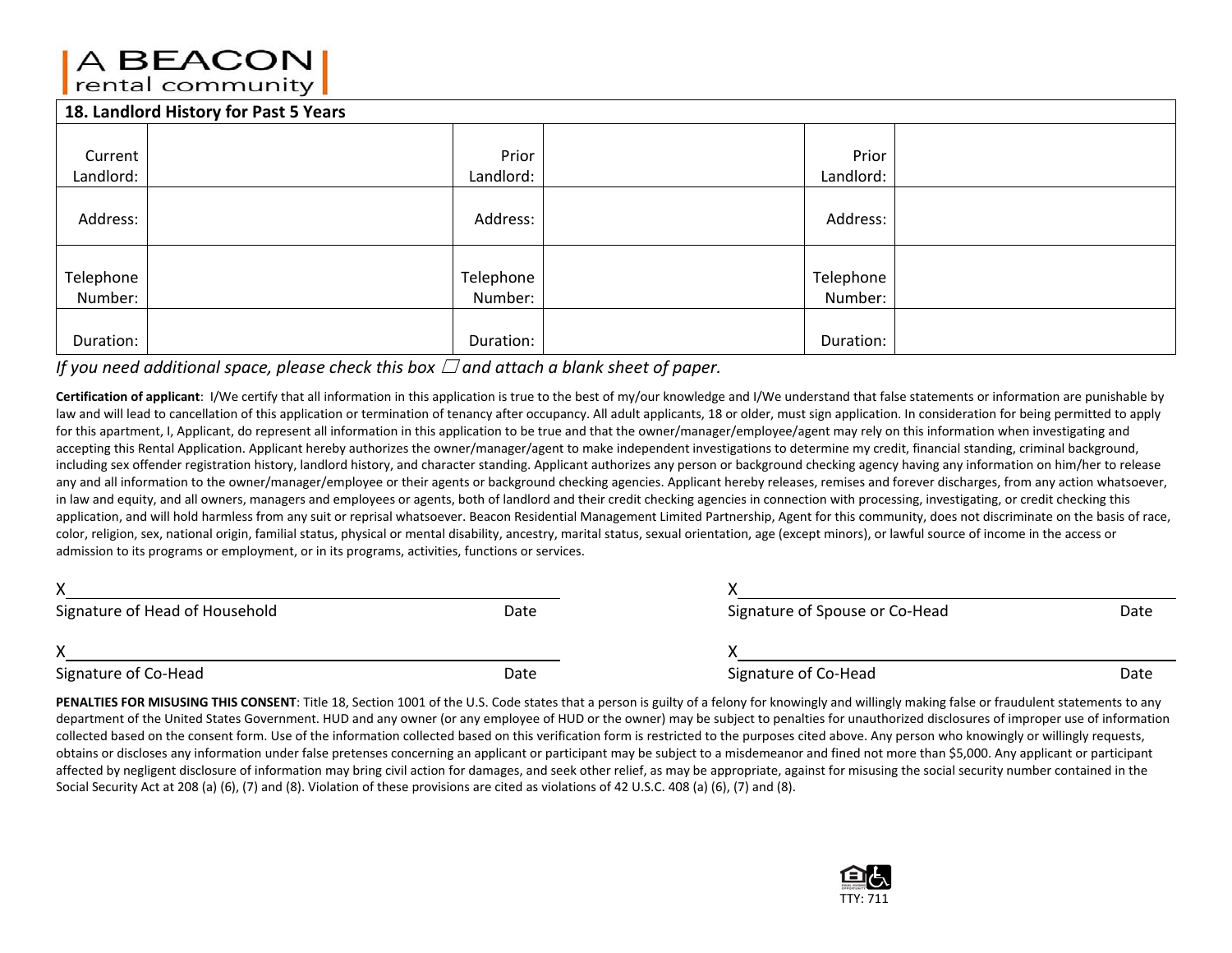

# **Property Specific Preferences**

*Optional questions to ascertain if an applicant is eligible for a preference status.*

Please indicate by checking off the box below whether you are eligible for one of the following preferences:

 $\Box$  An applicant who is homeless due to displacement by natural forces as defined below?

- *i. Fire not due to the negligence or intentional act of applicant or a household member;*
- *ii. Earthquake, flood or other natural cause; or*
- *iii. A disaster declared or otherwise formally recognized under disaster relief laws.*
- $\Box$  An applicant who will be displaced within 90 days or who was displaced within 3 years prior to this application who is homeless due to displacement by Public Action (Urban Renewal) as defined below?
	- *i. Any low rent housing project as defined in M.G.L. c. 121B 1; or*
	- *ii. A public slum clearance or urban renewal project initiated after January 1, 1947; or*
	- *iii. Other public improvement.*
- $\Box$  An applicant who is being displaced or has been displaced within 90 days prior to application, by enforcement of minimum standards of fitness for human habitation established by the State Sanitary Code or local ordinances, provided that:
	- *i. Neither the applicant nor a household member has caused or substantially contributed to the cause of enforcement proceedings; and*
	- ii. The applicant has pursued available ways to remedy the situation by seeking assistance through the courts or *appropriate administrative or enforcement agencies.*

*NOTE: For purposes of this subsection, "enforcement" is interpreted as a formal condemnation of the apartment. Citation for code violations does not, without more, constitute a condemnation.*

- $\Box$  An applicant who was involuntarily displaced by domestic violence as defined in M.G.L. c. 209A which means actual or threatened physical violence directed against one or more members of the applicant's family by a spouse or other member of the applicant's household? An applicant is involuntarily displaced by domestic violence if:
	- *i. The applicant has vacated a housing unit because of domestic violence; or*
	- *ii. The applicant lives in a housing unit with a person who engages in domestic violence.*

If the applicant is still living in the housing unit with a person who engages in domestic violence at the time of selection, the violence must have occurred within six months or be of a continuing nature. This preference only applies to households with one or more children under the age of 18.

- $\Box$  A resident of the City of Haverhill which includes any person with permanent residency in Haverhill at the time of application, children or parents of current Haverhill residents, and/or individuals who have accepted a valid local employment offer from the City of Haverhill, who are required by law to reside in the city?
- $\Box$  A minority non-Haverhill resident?
- ☐ Any other non‐Haverhill resident?

Head of household must initial verifying the Preference status selection here:

(HOH initials)

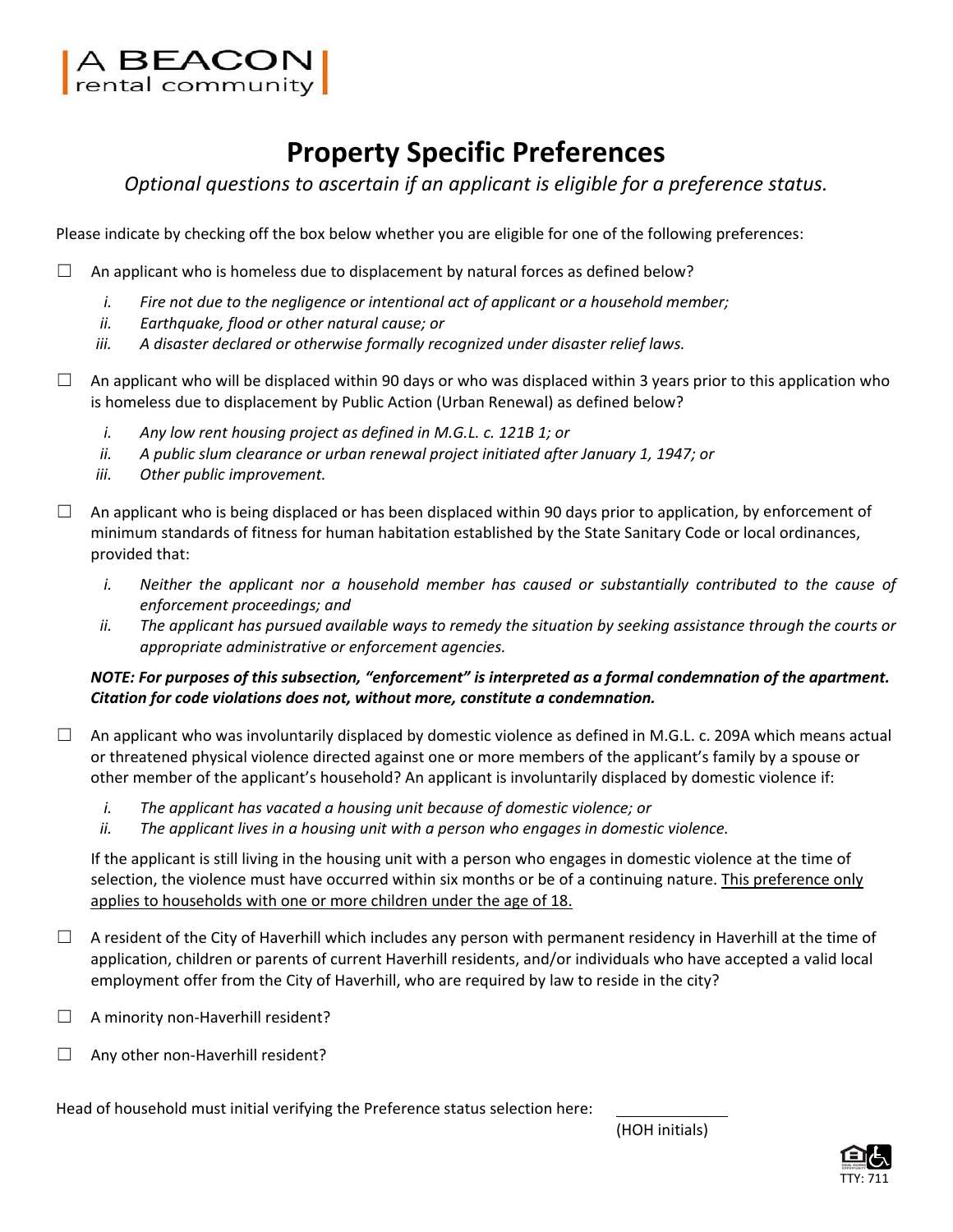

#### **VERIFICATION OF LANDLORD HISTORY**

|                 | ALL APPLICANTS:<br>PLEASE SIGN BELOW ONLY                                                                                                                                                                                                                                                                                                                                                                                           |                                         |
|-----------------|-------------------------------------------------------------------------------------------------------------------------------------------------------------------------------------------------------------------------------------------------------------------------------------------------------------------------------------------------------------------------------------------------------------------------------------|-----------------------------------------|
|                 | DATE:                                                                                                                                                                                                                                                                                                                                                                                                                               |                                         |
| TO:             | <u> 1980 - Johann Stein, fransk politik (d. 1980)</u>                                                                                                                                                                                                                                                                                                                                                                               | FROM: The Cordovan at Haverhill Station |
|                 |                                                                                                                                                                                                                                                                                                                                                                                                                                     | 45 Locust Street                        |
|                 |                                                                                                                                                                                                                                                                                                                                                                                                                                     | Haverhill, MA 01830                     |
| SUBJECT:        | Verification of information supplied by the Applicant shown below for Housing Assistance                                                                                                                                                                                                                                                                                                                                            |                                         |
|                 | NAME:                                                                                                                                                                                                                                                                                                                                                                                                                               |                                         |
|                 | SSN:                                                                                                                                                                                                                                                                                                                                                                                                                                |                                         |
|                 | <b>ADDRESS:</b>                                                                                                                                                                                                                                                                                                                                                                                                                     |                                         |
|                 |                                                                                                                                                                                                                                                                                                                                                                                                                                     |                                         |
| <b>RELEASE:</b> | I hereby authorize the release of the requested information.                                                                                                                                                                                                                                                                                                                                                                        |                                         |
|                 | YOU DO NOT HAVE TO SIGN THIS FORM IF EITHER THE REQUESTING ORGANIZATION OR THE ORGANIZATION SUPPLYING THE<br><b>INFORMATION IS LEFT BLANK.</b>                                                                                                                                                                                                                                                                                      |                                         |
|                 | Signature of Applicant                                                                                                                                                                                                                                                                                                                                                                                                              | Date                                    |
|                 | This person has applied for housing assistance under a program of the U.S. Department of Housing and Urban Development (HUD).<br>HUD requires the housing owner to verify all information that is used in determining this person's eligibility or level of benefits.                                                                                                                                                               |                                         |
|                 | We ask your cooperation in providing the following information and returning it to the Property Manager of the property shown at<br>the top of this form. Your prompt return of this information will help to assure timely processing of the application for assistance.<br>Enclosed is a self-addressed, stamped envelope for this purpose. The applicant/resident has consented to this release of information<br>as shown here. |                                         |
|                 | <b>INFORMATION BEING REQUESTED:</b>                                                                                                                                                                                                                                                                                                                                                                                                 |                                         |
| 1.              | When did the referenced applicant move in:                                                                                                                                                                                                                                                                                                                                                                                          |                                         |
| 2.              | When did the references applicant move out:                                                                                                                                                                                                                                                                                                                                                                                         |                                         |
| 3.              | How many bedrooms: ________; how many persons lived in the unit: ________                                                                                                                                                                                                                                                                                                                                                           |                                         |
| 4.              | What was the monthly rent: $\zeta$ Please circle which utilities were included in the monthly rent:<br>Gas                                                                                                                                                                                                                                                                                                                          | Electric<br>Water                       |
| 5.              | Was the applicant ever late in the payment of the monthly rent? If yes, and if after the 5 <sup>th</sup> day of<br>the month, how many times was the applicant late over the past (12) months?                                                                                                                                                                                                                                      |                                         |

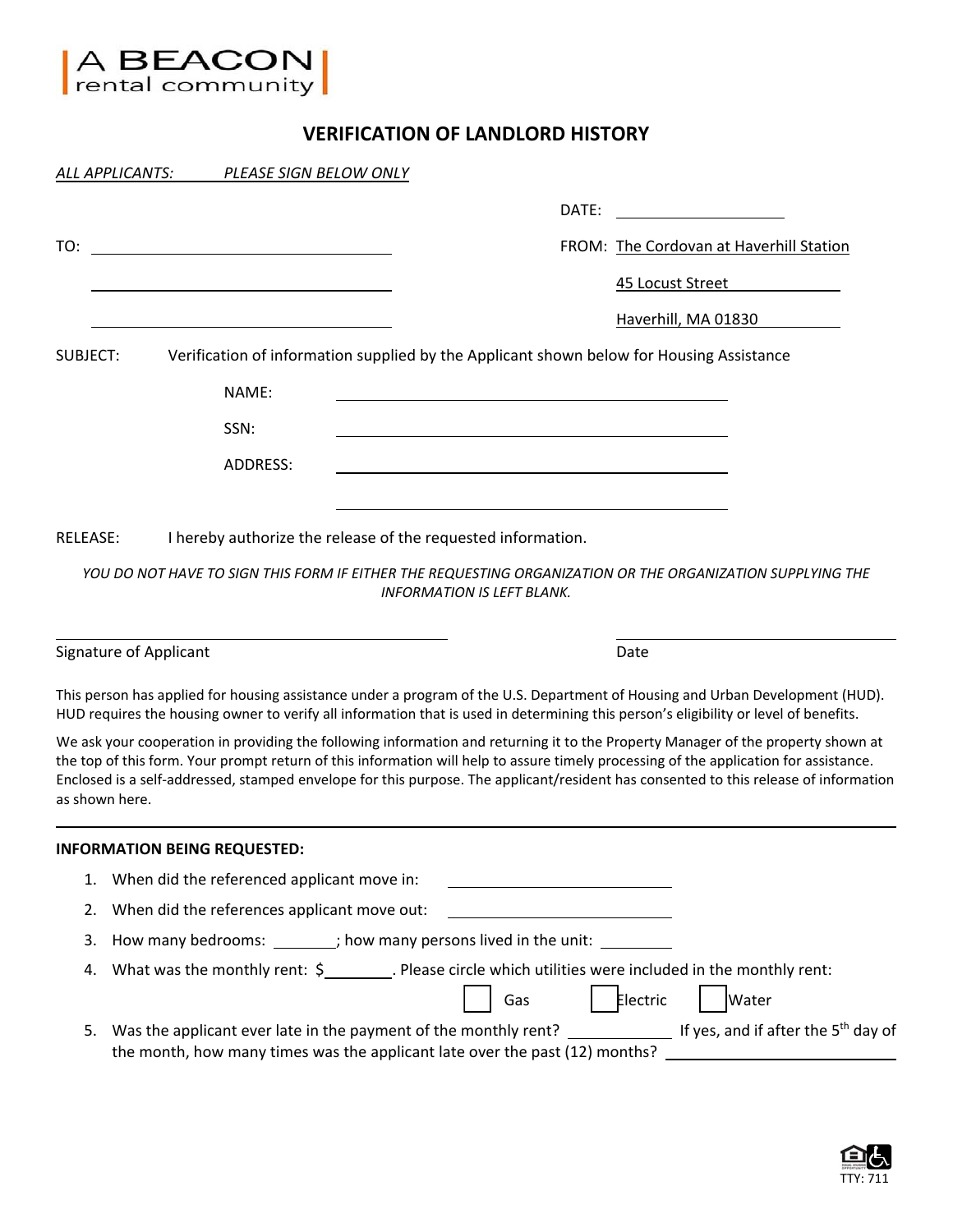|                                             | <b>BEACON</b><br>rental community                                                                                                                                                                                              |  |  |  |  |  |
|---------------------------------------------|--------------------------------------------------------------------------------------------------------------------------------------------------------------------------------------------------------------------------------|--|--|--|--|--|
| 6.                                          | What living conditions did the applicant maintain? Please check below:                                                                                                                                                         |  |  |  |  |  |
| Acceptable housekeeping (safe and sanitary) |                                                                                                                                                                                                                                |  |  |  |  |  |
|                                             | Unacceptable housekeeping - please describe below (including but not limited to pest infestation, hoarding, etc.)                                                                                                              |  |  |  |  |  |
| 7.                                          | Was the applicant destructive to the apartment/home or the surrounding public areas? ______ If yes, please                                                                                                                     |  |  |  |  |  |
| 8.                                          | Did you receive any resident complaints in reference to the applicant? ________ If yes, please explain: ______                                                                                                                 |  |  |  |  |  |
| 9.                                          | Did the applicant give proper vacate notice? ___________What was the reason given for vacating? _____________                                                                                                                  |  |  |  |  |  |
|                                             |                                                                                                                                                                                                                                |  |  |  |  |  |
|                                             | 11. Additional comments: with a state of the state of the state of the state of the state of the state of the state of the state of the state of the state of the state of the state of the state of the state of the state of |  |  |  |  |  |
|                                             |                                                                                                                                                                                                                                |  |  |  |  |  |
|                                             |                                                                                                                                                                                                                                |  |  |  |  |  |
|                                             | Print Name and Title of Person Supplying Information<br>Name of Agency/Organization                                                                                                                                            |  |  |  |  |  |

Signature of Person Supplying Information **Base** Date

Telephone Number

#### PENALTIES FOR MISUSING THIS CONSENT:

<u> 1989 - Johann Barbara, martxa alemaniar arg</u>

Title 18, Section 1001 of the U.S. Code states that a person is guilty of a felony for knowingly and willingly making false or fraudulent statements to any department of the United States Government. HUD and any owner (or any employee of HUD or the owner) may be subject to penalties for unauthorized disclosures or improper use of information collected based on the consent form. Use of the information collected based on this verification form is restricted to the purposes cited above. Any person who knowingly or willingly requests, obtains or discloses any information under false pretenses concerning an applicant or participant may be subject to a misdemeanor and fined not more than \$5,000. Any applicant or participant affected by negligent disclosure of information may bring civil action for damages, and seek other relief, as may be appropriate, against the officer or employee of HUD or the owner responsible for the unauthorized disclosure or improper use. Penalty provisions for misusing the social security number are contained in the Social Security Act at 208 (a) (6), (7) and (8). Violation of these provisions are cited as violations of 42 U.S.C. 408 (a) (6) , (7) and (8).

<u> 2008 - Andrea San Andrea San Andrea San Andrea San Andrea San Andrea San Andrea San Andrea San Andrea San A</u>